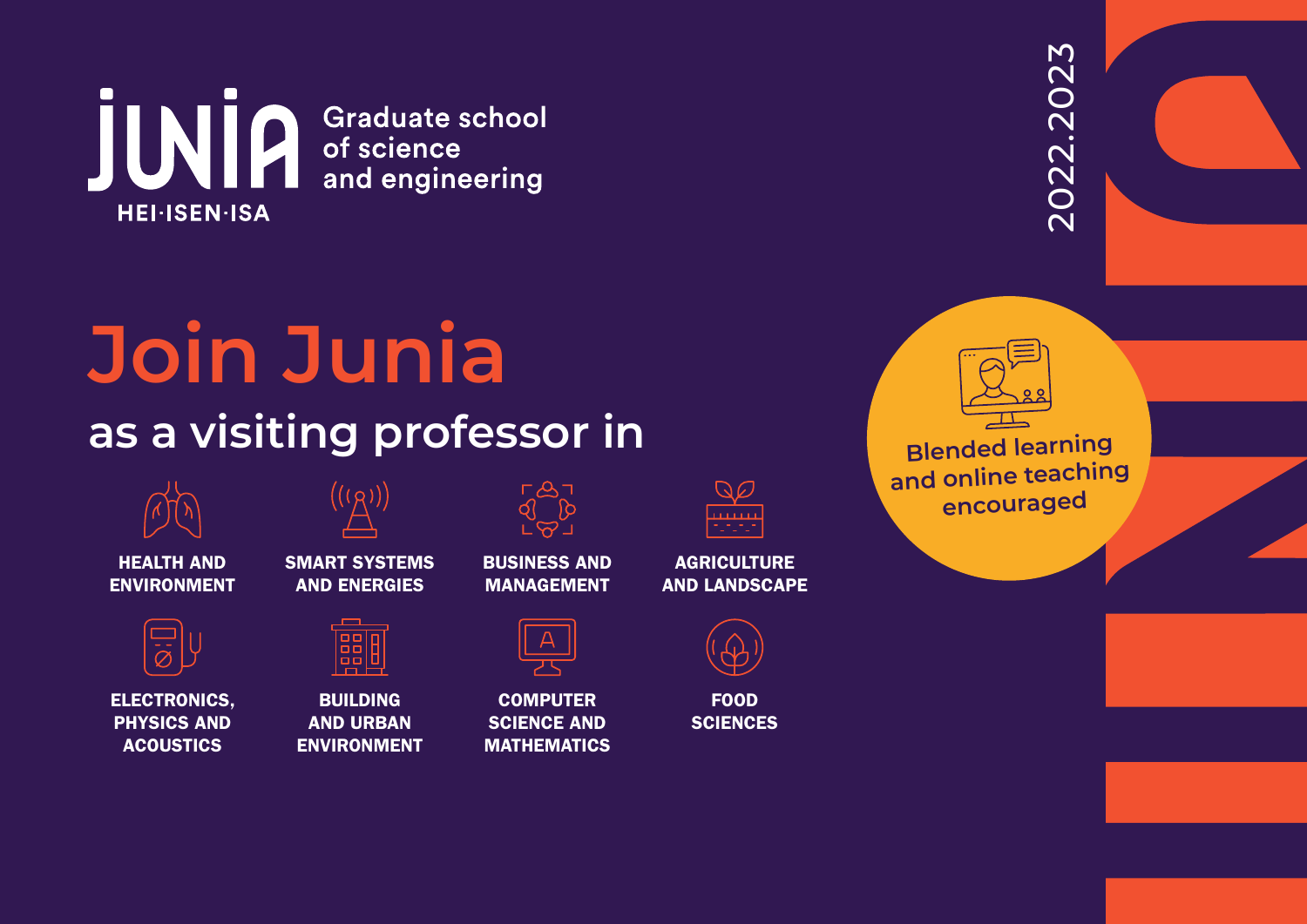

**Language of Instruction: English or French**



**Mobility periods are eligible for Erasmus Plus funding**



**Meals and lodging provided**



#### **Interested people should get in contact with international.cooperation@junia.com**

*If you have questions concerning a course in your topic or field, the international office can put you in contact with the relevant academic staff.*

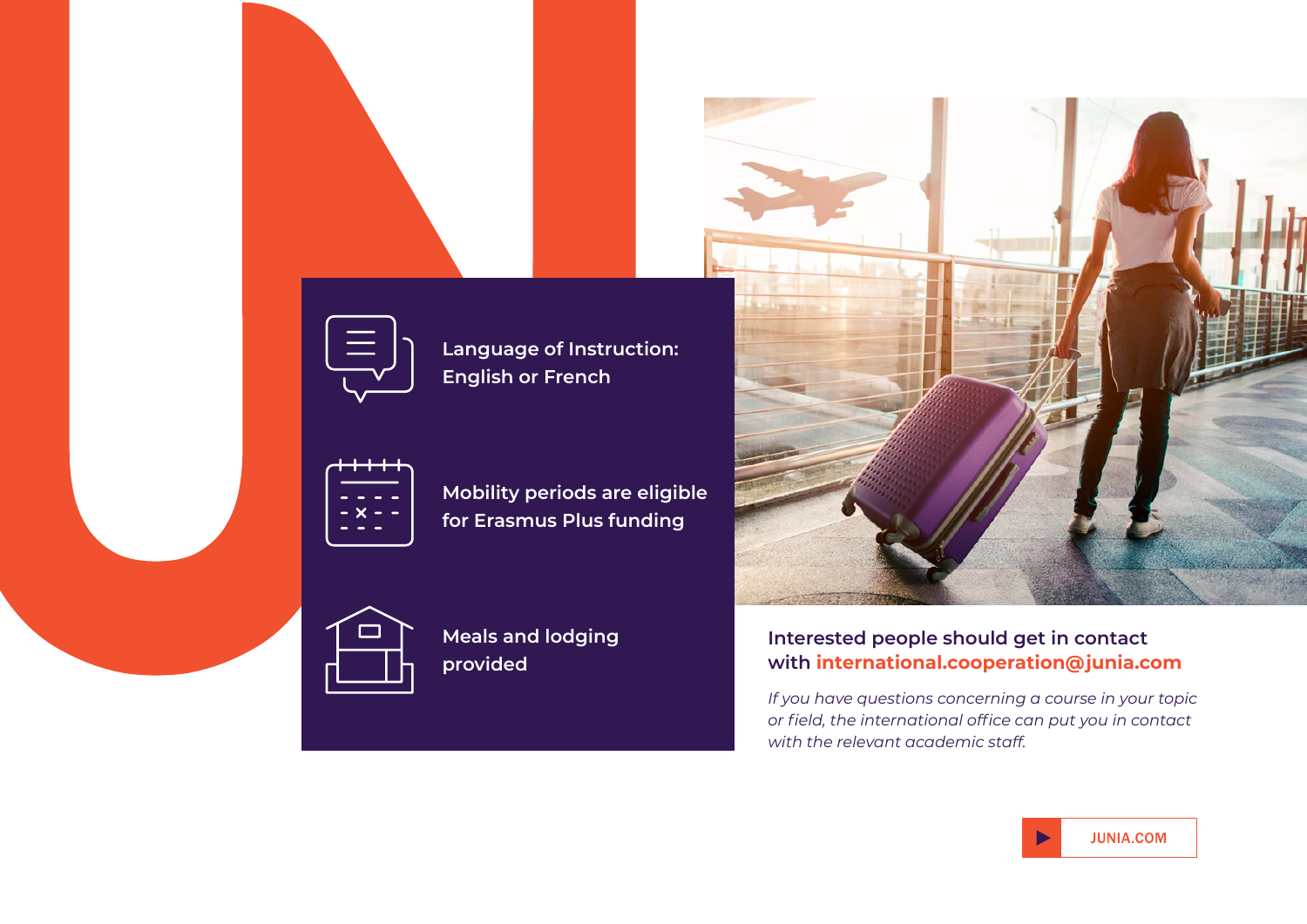# **incoming opportunities**

Financial Analysis (analysis of consolidated financial statements and IFRS /

**year 2022.2023** 

欣

 $\mathcal{L}^{\left(\left(\ell_{\text{r}}\right)\right)}$ 

|                                                                          |                  | EXE f                     |               |                 |                        |
|--------------------------------------------------------------------------|------------------|---------------------------|---------------|-----------------|------------------------|
|                                                                          | <b>Number of</b> | <b>Ideal</b>              | <b>Level</b>  | <b>Language</b> | <b>Blended/Virtual</b> |
|                                                                          | teaching hours   | <b>Period</b>             |               |                 | mobility               |
|                                                                          |                  |                           |               |                 |                        |
| <b>HEALTH AND ENVIRONMENT</b>                                            |                  |                           |               |                 |                        |
| Industrial water management, waste water treatment, water re-use         | 15 to 20h        | Between April - May       | Master        | English         | Open to discussion     |
| Alternative use of polluted sites / sustainable management of polluted   | 20 to 30h        | Between Sept - Dec        | <b>Master</b> | English         | Open to discussion     |
| areas / lanscape management                                              |                  |                           |               |                 |                        |
| Solid waste management                                                   | 20 to 30h        | February - March          | Master        | English         | Open to discussion     |
| Polluted sediment management / treatment / valorization                  | 5 to 10h         | Between April - May       | <b>Master</b> | English         | 100% possible          |
| The role of biomass in the bioeconomy: from bioenergy to green chemistry | 20 to 30h        | Januray                   | Master        | English         | Open to discussion     |
| Ecological restoration                                                   | 20 to 30h        | Between Sept - Dec        | Master        | English         | Open to discussion     |
| <b>SMART SYSTEMS AND ENERGIES</b>                                        |                  |                           |               |                 |                        |
| Power systems analysis using PowerFactory software                       | 12 to 16h        | Between Oct - Nov         | Master        | English         | <b>No</b>              |
| <b>Advanced Fluid Dynamics</b>                                           | 15h to 20h       | To be discussed           | Master        | English         | Open to discussion     |
| <b>Advanced Heat Transfer</b>                                            | 15h to 20h       | To be discussed           | Master        | English         | Open to discussion     |
| <b>Energy Management System</b>                                          | 12 to 15h        | Between Sept - Dec        | Master        | English         | Open to discussion     |
| <b>Electric Power Distibution</b>                                        | 12h              | Between April - May       | Master        | English         | Open to discussion     |
|                                                                          |                  |                           |               |                 |                        |
| <b>BUSINESS AND MANAGEMENT</b>                                           |                  |                           |               |                 |                        |
| Project Management                                                       | 32h              | October                   | <b>Master</b> | English         | Open to discussion     |
| Export                                                                   | 12 to 16h        | October                   | Master        | English         | Open to discussion     |
| Communication and crisis management                                      | 12 to 16h        | September - December      | Master        | English         | Open to discussion     |
| Digital communication                                                    | 12 to 16h        | September - December      | Master        | English         | Open to discussion     |
| <b>BtoB</b> marketing                                                    | 4 to 12h         | Sept - Dec or Feb - March | Master        | English         | Open to discussion     |
| Consumer behaviour                                                       | 12 to 16h        | Fall or Spring semester   | Master        | English         | Open to discussion     |
| <b>Brand strategy</b>                                                    | 8h to 16h        | Fall or Spring semester   | Master        | English         | Open to discussion     |
| Communication policy                                                     | 8h to 16h        | Fall or Spring semester   | Master        | English         | Open to discussion     |
| <b>Business intelligence</b>                                             | 8 to 12h         | September - December      | Master        | English         | Open to discussion     |
| Cross-cultural management                                                | 16 to 20h        | September - December      | Master        | English         | Open to discussion     |
| Market Research                                                          | 4 to 16h         | Fall or Spring semester   | Master        | English         | Open to discussion     |
| Marketing strategy -Strategic analysis                                   | 8 to 12h         | October - December        | Master        | English         | Open to discussion     |
| Business model and value proposition canvas                              | 8 to 12h         | Fall or Spring semester   | Master        | English         | Open to discussion     |
| <b>Business development</b>                                              | 8 to 12h         | Fall or Spring semester   | Master        | English         | Open to discussion     |
| Purchase                                                                 | 12 to 16h        | January - February        | Master        | English         | Open to discussion     |
| Sales enablement                                                         | 8 to 12h         | September - December      | Master        | English         | Open to discussion     |
| Sales negociation                                                        | 12 to 24h        | September - January       | <b>Master</b> | English         | Open to discussion     |
| Market research                                                          | 4 to 16h         | Fall or Spring semester   | Master        | English         | Open to discussion     |
| <b>Digital business</b>                                                  | 8 to 16h         | Feb - March               | Master        | English         | Open to discussion     |
| Digital communication                                                    | 8 to 20h         | Sept - Jan or April - May | Master        | English         | Open to discussion     |
| Supply chain management                                                  | 20h              | September - January       | Master        | English         | Open to discussion     |

Cost of capital and Governance) Consolidated infinition statements and into / 15 to 30h April - May Master English Possible 100%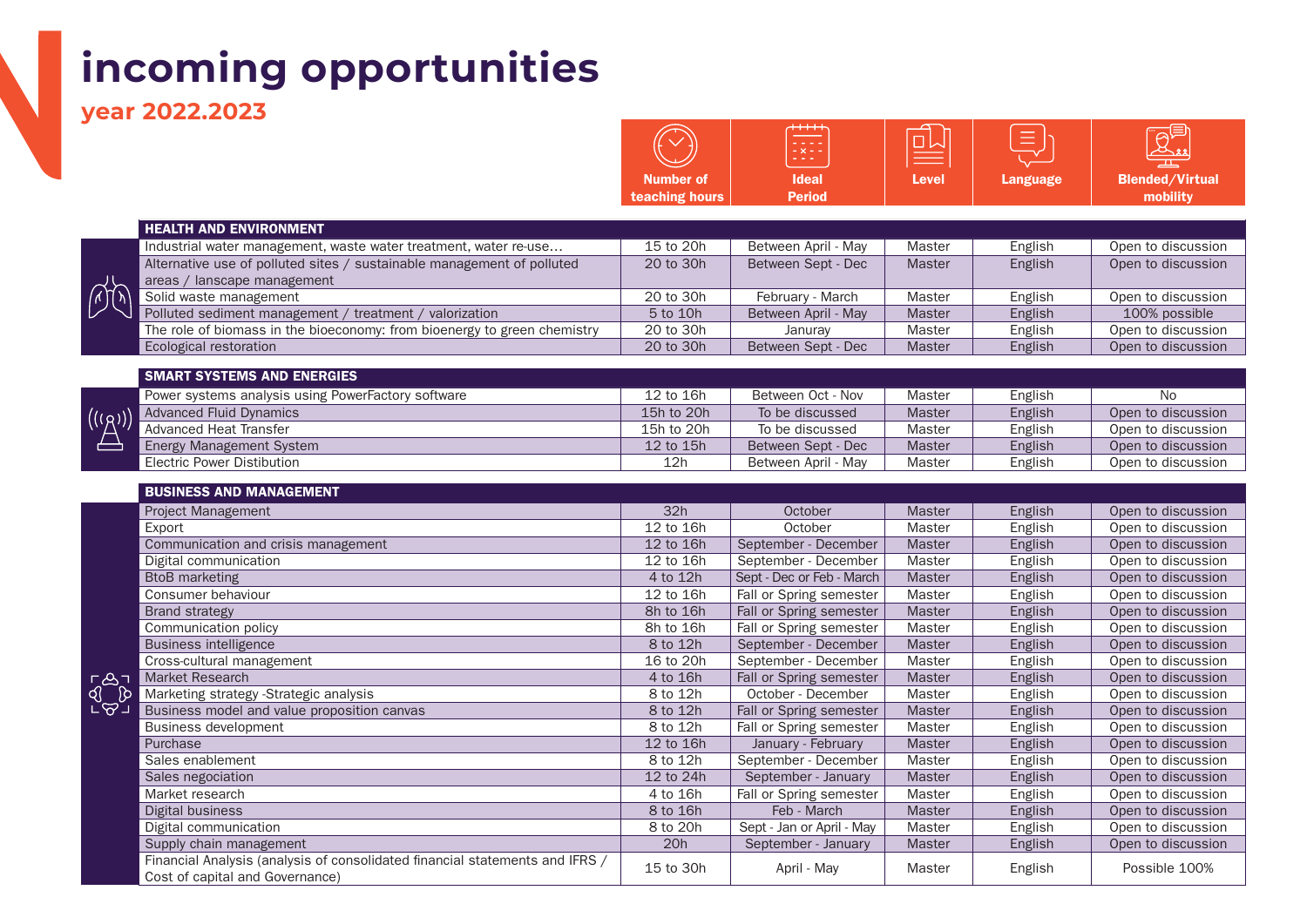# **incoming opportunities**

**year 2022.2023** 

匣

|                                    | $^{+++}$<br>- x - -<br>---    |       |          |                                    |
|------------------------------------|-------------------------------|-------|----------|------------------------------------|
| <b>Number of</b><br>teaching hours | <b>Ideal</b><br><b>Period</b> | Level | Language | <b>Blended/Virtual</b><br>mobility |

|              | <b>AGRICULTURE AND LANDSCAPE</b>                                                    |          |                    |               |         |                    |
|--------------|-------------------------------------------------------------------------------------|----------|--------------------|---------------|---------|--------------------|
|              | Agriculture and Climate Change: adaptation and/or mitigation strategies             | 4 to 8h  | February - March   | Master        | English | Open to discussion |
|              | Biocontrol for Sustainable Crop Protection (Beneficial microorganims used           | 8h       |                    | <b>Master</b> | English | Open to discussion |
|              | in plant protection; Plant protection using resistance inducers activating          |          | January            |               |         |                    |
|              | plant immunity against pathogens)                                                   |          |                    |               |         |                    |
| λØ           | Animal production systems: ovine (sheep) and goat production systems                | 8h       | April- May         | Master        | English | Open to discussion |
| لتنبث        | Animal production systems: bovine (meat) production systems                         | 8h       | April - May        | <b>Master</b> | English | Open to discussion |
| taran<br>Ali | Feed evaluation systems, roughage production (systems)                              | 8h       | October - November | Master        | English | Open to discussion |
|              | Quality Labels and agricultural production                                          | 8h       | October - November | <b>Master</b> | English | Open to discussion |
|              | Robotics in agriculture: introduction to robotics, role of robotics in agriculture, | 8h       | October - November | Master        | English | Open to discussion |
|              | pros and cons                                                                       |          |                    |               |         |                    |
|              | Livestock systems in your country                                                   | 4h to 8h | April - May        | <b>Master</b> | English | Open to discussion |

|                                                 | <b>ELECTRONICS, PHYSICS AND ACOUSTICS</b>                                                                                |            |                                                                                               |                                                            |                              |                    |
|-------------------------------------------------|--------------------------------------------------------------------------------------------------------------------------|------------|-----------------------------------------------------------------------------------------------|------------------------------------------------------------|------------------------------|--------------------|
|                                                 | Hardware for Artificial Intelligence                                                                                     | 8h         | Between Sept - March                                                                          | Master                                                     | English                      | Open to discussion |
|                                                 | Linux for Embedded Systems                                                                                               | 28h        | January - February                                                                            | Master 2                                                   | English                      | no                 |
| $\begin{matrix} \boxed{\vec{0}} \ \end{matrix}$ | Workshop on Auditory display of Natural Data: data conditioning,<br>state-of-the-art methods, development of new methods | 10 to 20h  | September - March                                                                             | Master<br>(+ possibly<br>$3^{rd}$ year of<br>bachelor)     | English<br>(French possible) | Partly possible    |
|                                                 | Workshop on Bio-inspired materials in connection to the M2 module<br>"Bio-Nano-Tech"                                     | 10 to 20 h | May - December<br>(other dates are also possible<br>depending on the Junia<br>didactic needs) | <b>Master</b><br>(+ possibly<br>$3rd$ year<br>of bachelor) | English<br>(French possible) | Open to discussion |

|    | <b>COMPUTER SCIENCE AND MATHEMATICS</b>                                              |            |               |                  |         |                    |
|----|--------------------------------------------------------------------------------------|------------|---------------|------------------|---------|--------------------|
|    | Modelling with PDEs                                                                  | $8-12h$    | Spring        | BSc2, BSc3       | English | <b>No</b>          |
|    | Quality control and uncertainty in engineering                                       | $8-12h$    | Spring        | BSc2, BSc3       | English | <b>No</b>          |
| Ά. | Laplace transforms and transfer functions /Z transforms and discrete-time<br>systems | 8-12h      | Spring        | BSc2, BSc3       | English | <b>No</b>          |
|    | Optimization for engineering (Linear programming and Lagrange multipliers)           | $8-12h$    | <b>Spring</b> | BSc2, BSc3       | English | <b>No</b>          |
|    | Computer Architecture & Networks                                                     | 20h to 30h | Spring        | BSc2             | English | Open to discussion |
|    | Advanced Programming (C language)                                                    | 20h to 30h | Spring        | BSc <sub>2</sub> | English | Open to discussion |
|    | Software Design (Java language)                                                      | 20h to 30h | Spring        | BSc <sub>2</sub> | English | Open to discussion |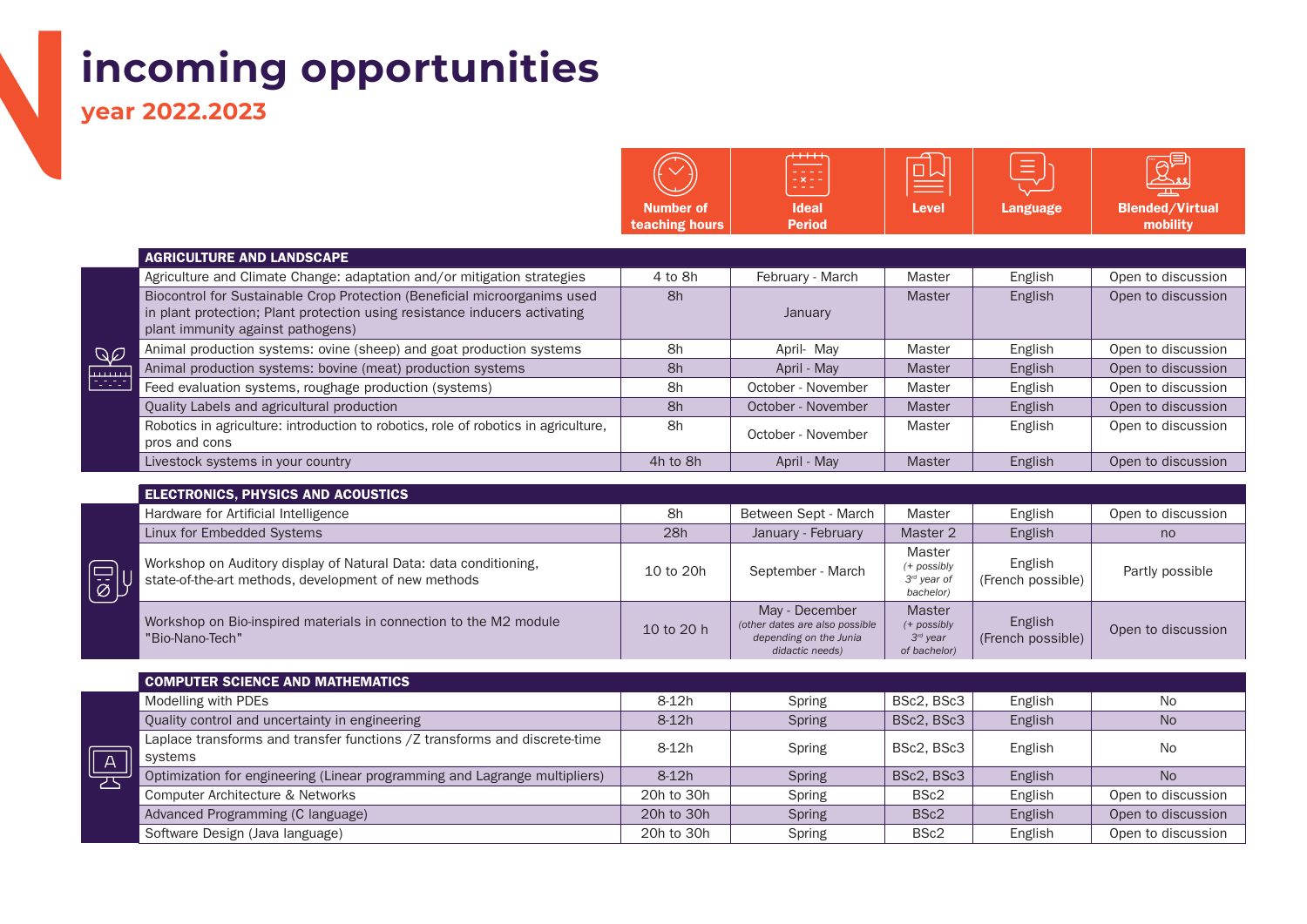# **incoming opportunities**

**year 2022.2023** 

|                             | $***$<br><del>. .</del><br>$- x - -$<br><b><i><u>Part Administration</u></i></b> | ▬     | --<br>__ | 0 <sub>0</sub>                     |
|-----------------------------|----------------------------------------------------------------------------------|-------|----------|------------------------------------|
| Number of<br>teaching hours | <b>Ideal</b><br><b>Period</b>                                                    | Level | Language | <b>Blended/Virtual</b><br>mobility |

|   | <b>BUILDING AND URBAN ENVIRONMENT</b>                    |         |                        |               |                   |                    |
|---|----------------------------------------------------------|---------|------------------------|---------------|-------------------|--------------------|
|   | Urban Management Project                                 | 8h-15h  | Between Jan and March  | Master        | English           | Open to discussion |
|   | Intelligent Transportation System and Traffic Management | 20h     | January - April        | <b>Master</b> | English           | Open to discussion |
|   | Road Safety                                              | 15h     | January - April        | Master        | English           | Open to discussion |
|   | Planning and Desigh of Urban Space                       | $8-12h$ | September - November   | <b>Master</b> | English           | No.                |
|   | GIS and Urban Planning                                   | $8-12h$ | Oct - Nov or Jan - Feb | Master        | English           | Open to discussion |
|   | Sustainable architecture / construction                  | 8h      | January - April        | <b>Master</b> | English or French | Open to discussion |
| 闘 | Architecture History Culture                             | 4-8h    | September - November   | Master        | English or French | Open to discussion |
|   | Construction 4.0                                         | 4h      | December               | <b>Master</b> | English or French | Open to discussion |
|   | Technical textiles and nonwovens                         | 8h      | September - October    | Master        | English or French | Open to discussion |
|   | Textile metrology (physical textile testing)             | 8h      | September - November   | <b>Master</b> | English or French | Open to discussion |
|   | <b>Fibrous Material</b>                                  | 15h     | Between Sept and Nov   | Master        | English           | Possible 100%      |
|   | Advanced technical textiles                              | 8h      | Between Sept and Oct   | Master        | English or French | Open to discussion |
|   | <b>Functional textiles</b>                               | 8h      | September - November   | Master        | English or French | Open to discussion |
|   | Surface treatments (textile finishing) and coating       | 8h      | January - April        | <b>Master</b> | English or French | Open to discussion |

|    | <b>FOOD SCIENCES</b>                                                                                                                                   |          |                                        |               |                 |                    |
|----|--------------------------------------------------------------------------------------------------------------------------------------------------------|----------|----------------------------------------|---------------|-----------------|--------------------|
|    | Cleaning and disinfection: applications in food processing                                                                                             | 8 to 12h | Sept - January                         | Master        | English         | N <sub>o</sub>     |
|    | Nutrition (functional foods, impact of processes on the nutritional quality)                                                                           | 4 to 8h  | February - March                       | <b>Master</b> | English         | Open to discussion |
|    | Six Sigma - Process Capability and Process Performance - Statistical Pro-<br>cess Control                                                              | 8h       | Between Nov - May<br>(To be discussed) | Master        | French, English | No                 |
|    | <b>Biotechnologies</b>                                                                                                                                 | 8 to 12h | Between Nov - May<br>(To be discussed) | <b>Master</b> | French, English | <b>No</b>          |
| Þ, | Packaging (roles, types of packaging materials for food, considerations for<br>use of different packaging materials, environmental issues)             | 8 to 12h | Between Nov - May<br>(To be discussed) | Master        | French, English | No                 |
|    | Industry 4.0 (the digital transformation of the food industry, how are companies<br>doing?, benefits of Industry 4.0, implementation and technologies) | 8h       | Between Nov - May<br>(To be discussed) | <b>Master</b> | French, English | <b>No</b>          |
|    | (New) Analytical techniques in food sciences (or food industry)                                                                                        | 4 to 8h  | Oct - Nov 2021<br>or April - May 2022  | Master        | English         | No                 |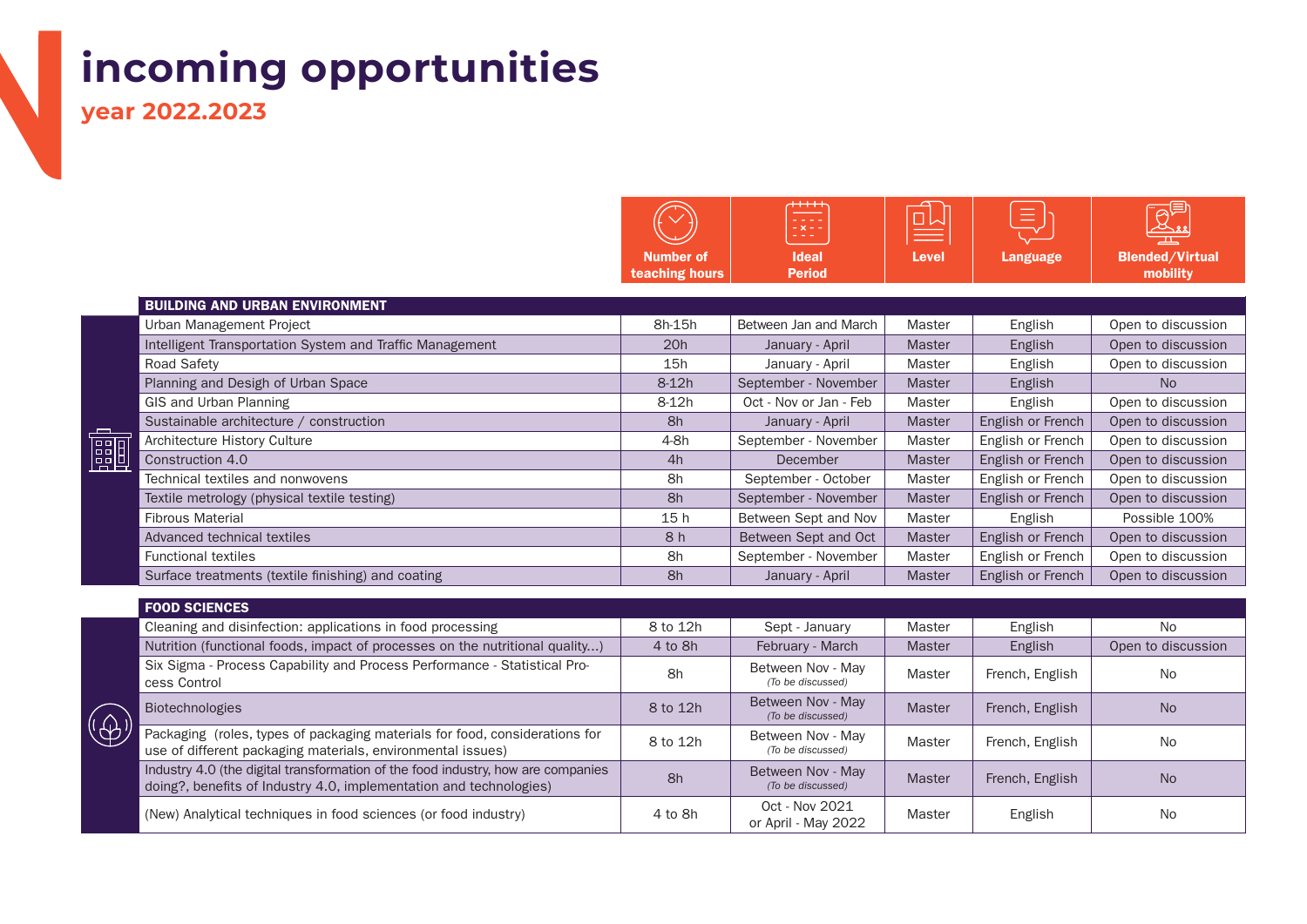### **outgoing teaching offer**

**year 2022.2023** 

|                                       |                                                                                                                     |                                    | $\frac{1}{2} \times \frac{1}{2}$ | 쁘                         | =                 |                                    |
|---------------------------------------|---------------------------------------------------------------------------------------------------------------------|------------------------------------|----------------------------------|---------------------------|-------------------|------------------------------------|
|                                       |                                                                                                                     | <b>Number of</b><br>teaching hours | <b>Ideal</b><br><b>Period</b>    | <b>Level</b>              | <b>Language</b>   | <b>Blended/Virtual</b><br>mobility |
|                                       | <b>HEALTH AND ENVIRONMENT</b>                                                                                       |                                    |                                  |                           |                   |                                    |
|                                       | Monitoring of environmental pollutants / soil & GW quality investigation                                            | $8-12h$                            | To be discussed                  | Master                    | French, English   | Open to discussion                 |
|                                       | Contaminated land issues / polluted sites management / remediation<br>techniques                                    | $8-12h$                            | To be discussed                  | <b>Master</b>             | French, English   | Open to discussion                 |
|                                       | Toxicology - Ecotoxicology - environmental risk assessment                                                          | $8-12h$                            | To be discussed                  | BSc3, MSc                 | French, English   | Open to discussion                 |
|                                       | Phytoremediation/ Phytomanagement                                                                                   | $8-12h$                            | To be discussed                  | <b>Master</b>             | French, English   | Open to discussion                 |
|                                       | Pollutants: origins, behaviour, pollutants chemistry                                                                | 8-12h                              | To be discussed                  | Master                    | French, English   | Open to discussion                 |
|                                       | Introduction to biostatistics with the R software                                                                   | 20 to 30h                          | To be discussed                  | <b>Master</b>             | French, English   | Open to discussion                 |
|                                       | <b>SMART SYSTEMS AND ENERGIES</b>                                                                                   |                                    |                                  |                           |                   |                                    |
|                                       | Photovoltaic system sizing, implementation, control and production forecast                                         | $8-12h$                            | To be discussed                  | BSc3 or<br>Master         | French or English | Open to discussion                 |
| $\left( (\overline{(\beta)}) \right)$ | <b>Advanced Fluid Dynamics</b>                                                                                      | 15h to 20h                         | To be discussed                  | <b>Master</b>             | English           | Open to discussion                 |
|                                       | <b>Advanced Heat Transfer</b>                                                                                       | 15h to 20h                         | To be discussed                  | Master                    | English           | Open to discussion                 |
|                                       | Renewable Energy Systems                                                                                            | $8-12h$                            | To be discussed                  | Master                    | French, English   | Open to discussion                 |
|                                       | <b>BUSINESS AND MANAGEMENT</b>                                                                                      |                                    |                                  |                           |                   |                                    |
|                                       | Enterprise systems (introduction to ERP, criteria for ERP selection) - blended<br>learning (with hands-on learning) | 8 to 16h                           | To be discussed                  | BSc3, Msc                 | French, English   | no                                 |
|                                       | Marketing applied to food product development: a French case study                                                  | 8 to 20h                           | To be discussed                  | BSc3 or<br>Master         | French, English   | Open to discussion                 |
|                                       | Market data analysis through consumer panel and retail scanner panel:<br>a French case study                        | 4 to 8h                            | To be discussed                  | Master                    | French, English   | Open to discussion                 |
| <b>L</b><br>POD<br>LOU                | Market research: surveys                                                                                            | 4 to 8h                            | To be discussed                  | BSc 3 or<br><b>Master</b> | French, English   | Open to discussion                 |
|                                       | Introduction to marketing (extracts)                                                                                | 4 to 12h                           | To be discussed                  | BSc 3 or<br>Master        | French, English   | Open to discussion                 |
|                                       | Enterprise Risk Management                                                                                          | 8-20h                              | To be discussed                  | <b>Master</b>             | English           | Open to discussion                 |
|                                       | Financial Services and Fintech Introduction                                                                         | 8-20h                              | To be discussed                  | Master                    | English           | Open to discussion                 |
|                                       | <b>International Finance</b>                                                                                        | $8-12h$                            | To be discussed                  | Master                    | English           | Open to discussion                 |
|                                       | Enterprise Control Management                                                                                       | 8-20h                              | To be discussed                  | Master                    | English           | Open to discussion                 |

 $A$ 

 $\overline{\phantom{0}}$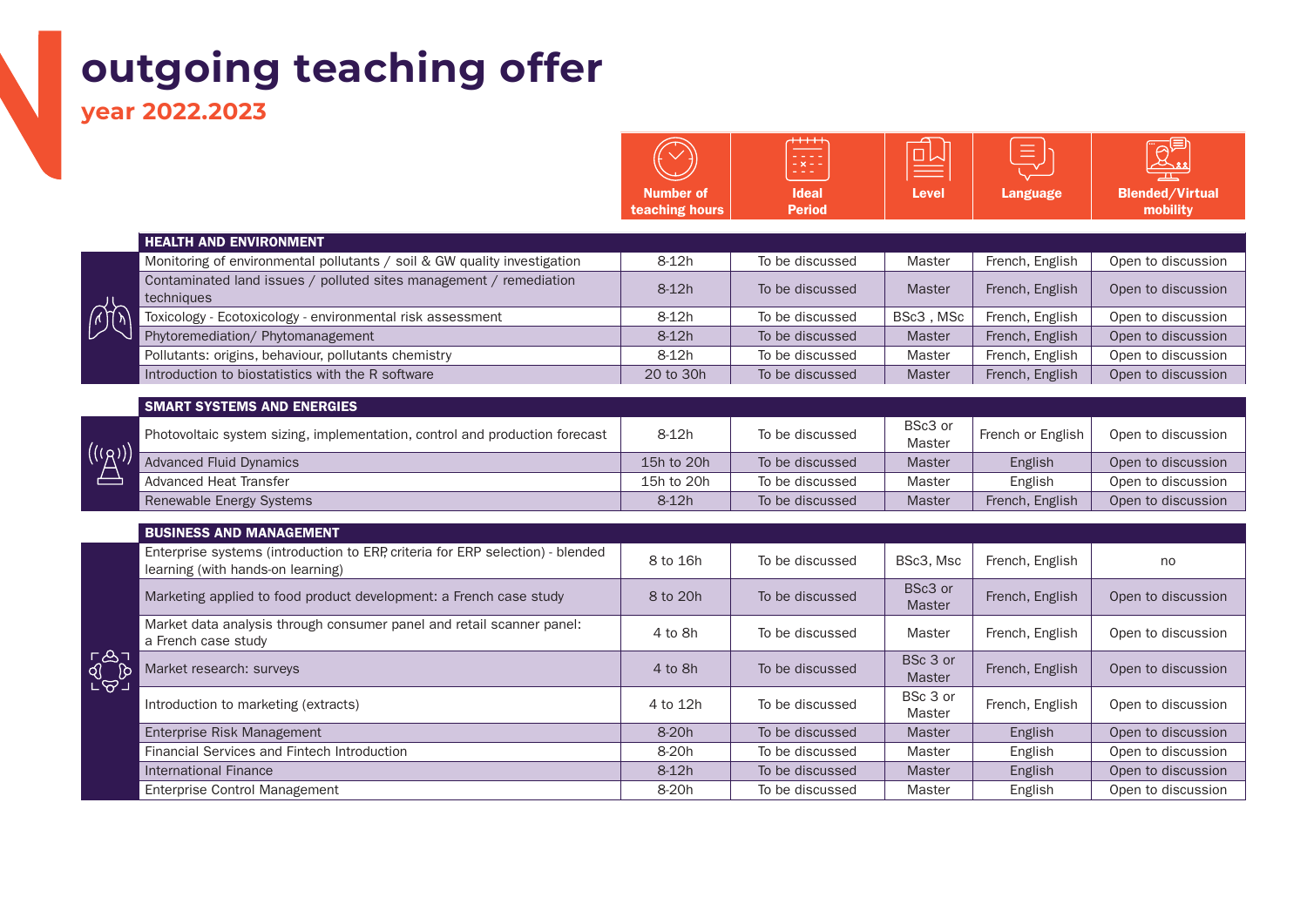### **outgoing teaching offer**

**year 2022.2023** 

 $Q$ ₩ÿ

Number of teaching hours Ideal Period Level | Language | Blended/Virtual mobility AGRICULTURE AND LANDSCAPE Plant Breeding and Genetics (Breeding methods and Biotechnologies used in Brooding and denotive (Brooding methods and Brotoch Master Master Master French, English Open to discussion<br>In Plant Beeding) Biocontrol for Sustainable Crop Protection (Biocontrol of plant pathogens using microorganims and natural substances; Plant immunity and induced resistance in plants against plant pathogens) 8h To be discussed | Master | French, English | Open to discussion French livestock systems 2-8h To be discussed Master French, English Open to discussion Milk production and dairy chain  $\begin{array}{ccc} 4 \text{ to } 12h & 4 \text{ to } 12h \end{array}$  To be discussed Master French, English Open to discussion Quality signs in agricultural products in France **4 to 8h** To be discussed Master French, English Open to discussion Role of iron in plant pathogen interaction (fincluding a focus on ISR) 8h To be discussed BSc3, MSc French, English Open to discussion Precision agriculture / Precision livestock farming  $\vert$  4 to 8h To be discussed Master English Open to discussion Agriculture and climate change (climate collage serious game 4h + impacts | Notella by BSc 3 or | BSc 3 or | BSc 3 or<br>of CC on agriculture in France 4h) aster BSc 3 or | English, French | Open to discussion Veal calves production systems and welfare 3-4h and 3-4h and 3-4h and 3-4h and 3-4h and 3-4h and 3-4h and 3-4h  $\alpha$ English, French | Open to discussion Animal welfare **Animal welfare** BSc 3 or **Animal welfare** BSc 3 or **BSc 3** or BSc 3 or | English, French | Open to discussion

 $\Theta^5$ 

ol

| <b>ELECTRONICS, PHYSICS AND ACOUSTICS</b>                                                                                                                                |          |                    |          |                 |    |
|--------------------------------------------------------------------------------------------------------------------------------------------------------------------------|----------|--------------------|----------|-----------------|----|
| Geometric optics, mechanics, thermodynamics, electromagnetism, wave<br>Geometric optics, mechanics,<br>Diplysics, quantum mechanics<br>Special relativity general relati | 8 to 30h | April - May - June | BSc1.2.3 | French, English | no |
| Special relativity, general relativity, astronomy, cosmology                                                                                                             | 8 to 30h | April - May - June | Master   | French, English | no |

|   | <b>COMPUTER SCIENCE AND MATHEMATICS</b>               |          |                    |                                 |                 |                    |
|---|-------------------------------------------------------|----------|--------------------|---------------------------------|-----------------|--------------------|
|   | Analysis, algebra, differential equation              | 8 to 30h | April - May - June | BSc1                            | French, English | no                 |
| A | Applications of Markov chains and random processes    | 8-12h    | To be discussed    | BSc2,<br>BSc3,<br>Master        | French, English | Open to discussion |
|   | Networking and IoT                                    | $8-12h$  | To be discussed    | BSc2,<br>BSc3,<br><b>Master</b> | French, English | Open to discussion |
|   | Modern cryptography (elliptic curves, post-quantum, ) | $8-12h$  | To be discussed    | Master                          | French, English | Open to discussion |
|   | Reinforcement learning                                | $8-12h$  | To be discussed    | <b>Master</b>                   | French, English | Open to discussion |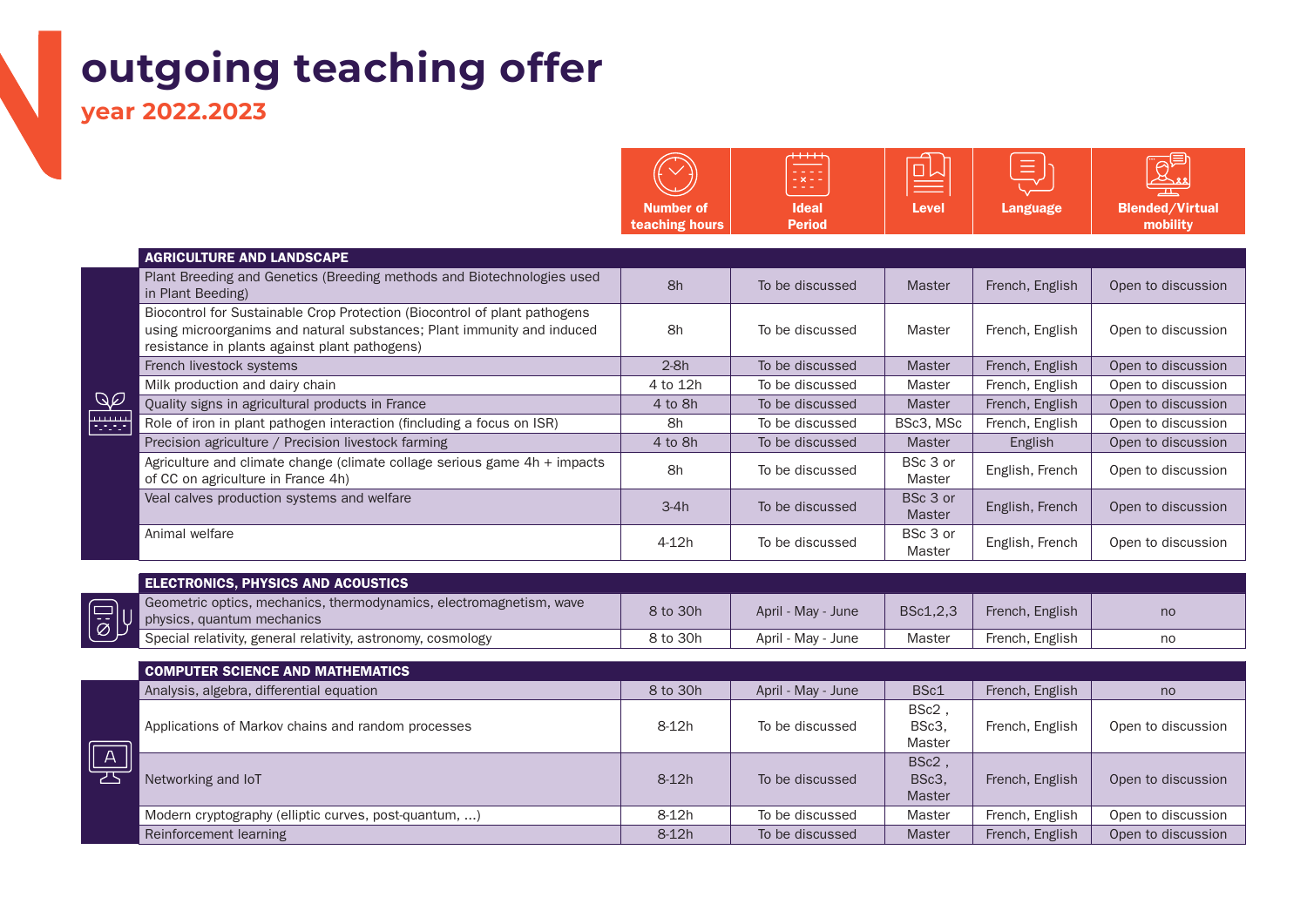### **outgoing teaching offer**

**year 2022.2023** 

|            |                                                    | <b>Number of</b><br>teaching hours | د د د د<br>oxor<br><b>Ideal</b><br><b>Period</b> | 미시<br><b>Level</b>           | $=$<br><b>Language</b> | $\Theta^\mathtt{v}$<br><b>Blended/Virtual</b><br>mobility |
|------------|----------------------------------------------------|------------------------------------|--------------------------------------------------|------------------------------|------------------------|-----------------------------------------------------------|
|            | <b>BUILDING AND URBAN ENVIRONMENT</b>              |                                    |                                                  |                              |                        |                                                           |
|            | Reading the city: Space, Self and Other(s)         | $8-12h$                            | Spring semester<br>(January-June)                | BSC <sub>3</sub> ,<br>Master | English                | open to discussion                                        |
|            | Methods for the investigation of public spaces     | 8-12h                              | Spring semester<br>(January-June)                | BSC3,<br>Master              | English                | open to discussion                                        |
|            | Futur cities: Smart, Resilient and inclusive       | $8-12h$                            | Spring semester<br>(January-June)                | BSC3,<br>Master              | English                | open to discussion                                        |
|            | Creativity & the city                              | 8-12h                              | Spring semester<br>(January-June)                | BSC3,<br>Master              | English                | open to discussion                                        |
|            | Energy transition - policies for energy transition | $8-12h$                            | To be discussed                                  | <b>Master</b>                | French, English        | Open to discussion                                        |
|            | <b>Construction materials</b>                      | $8-12h$                            | To be discussed                                  | BSC <sub>3</sub>             | French, English        | open to discussion                                        |
| <b>eal</b> | Soil mechanics                                     | $8-12h$                            | To be discussed                                  | BSC <sub>3</sub>             | French, English        | open to discussion                                        |
|            | Construction 4.0                                   | $8-12h$                            | To be discussed                                  | BSC3,<br>Master              | French, English        | open to discussion                                        |
|            | <b>Strength of Materials</b>                       | $8-12h$                            | To be discussed                                  | BSC <sub>3</sub>             | English                | Open to discussion                                        |
|            | Continuum mechanics                                | 8-12h                              | To be discussed                                  | BSC <sub>3</sub>             | English                | Open to discussion                                        |
|            | Sustainable architecture / construction            | 4h to 8h                           | To be discussed                                  | BSC3,<br><b>Master</b>       | French, English        | open to discussion                                        |
|            | Architecture History Culture                       | 4h to 8h                           | To be discussed                                  | BSC3,<br>Master              | French, English        | open to discussion                                        |
|            | <b>Fibrous Material</b>                            | 15h                                | To be discussed                                  | <b>MSc</b>                   | French, English        | Possible 100%                                             |
|            | <b>Functional textiles</b>                         | 8h                                 | To be discussed                                  | Master                       | English or French      | open to discussion                                        |
|            |                                                    |                                    |                                                  |                              |                        |                                                           |
|            | <b>FOOD SCIENCES</b>                               |                                    |                                                  |                              |                        |                                                           |
|            | Food Safety Management Systems                     | 8 to 16h                           | To be discussed                                  | <b>MSc</b>                   | French, English        | no                                                        |
|            | HACCP and Prerequisite programmes                  | 8 to 16h                           | To be discussed                                  | BSc3 or MSc                  | French, English        | no                                                        |
|            | <b>Sensory Evaluation</b>                          | 8 to 24h                           | To be discussed                                  | <b>MSc</b>                   | French, English        | no                                                        |
|            | Nutrition applied to food companies                | 8 to 16h                           | To be discussed                                  | <b>MSc</b>                   | English, French        | no                                                        |



| Food Safety Management Systems                  | 8 to 16h    | To be discussed | <b>MSc</b>         | French, English | no |
|-------------------------------------------------|-------------|-----------------|--------------------|-----------------|----|
| HACCP and Prerequisite programmes               | 8 to 16h    | To be discussed | <b>BSc3 or MSc</b> | French, English | no |
| <b>Sensory Evaluation</b>                       | 8 to 24h    | To be discussed | <b>MSc</b>         | French, English | no |
| Nutrition applied to food companies             | 8 to 16h    | To be discussed | <b>MSc</b>         | English, French | no |
| <b>Sensory Evaluation</b>                       | 8 to 24h    | To be discussed | <b>MSc</b>         | French, English | no |
| Design of experiments                           | 12 to 24h   | To be discussed | <b>MSc</b>         | French, English | no |
| Dairy processings                               | 4 to 8h     | To be discussed | BSc3, Msc          | French, English | no |
| Food and industrial fermentation                | 4 to 12h    | To be discussed | <b>MSc</b>         | French, English | no |
| Introduction to quality strategies              | 8 to 12h    | To be discussed | BSc3, Msc          | French, English | no |
| Introduction to brewing process and ingredients | $2$ to $6h$ | To be discussed | BSc3, Msc          | French, English | no |
|                                                 |             |                 |                    |                 |    |